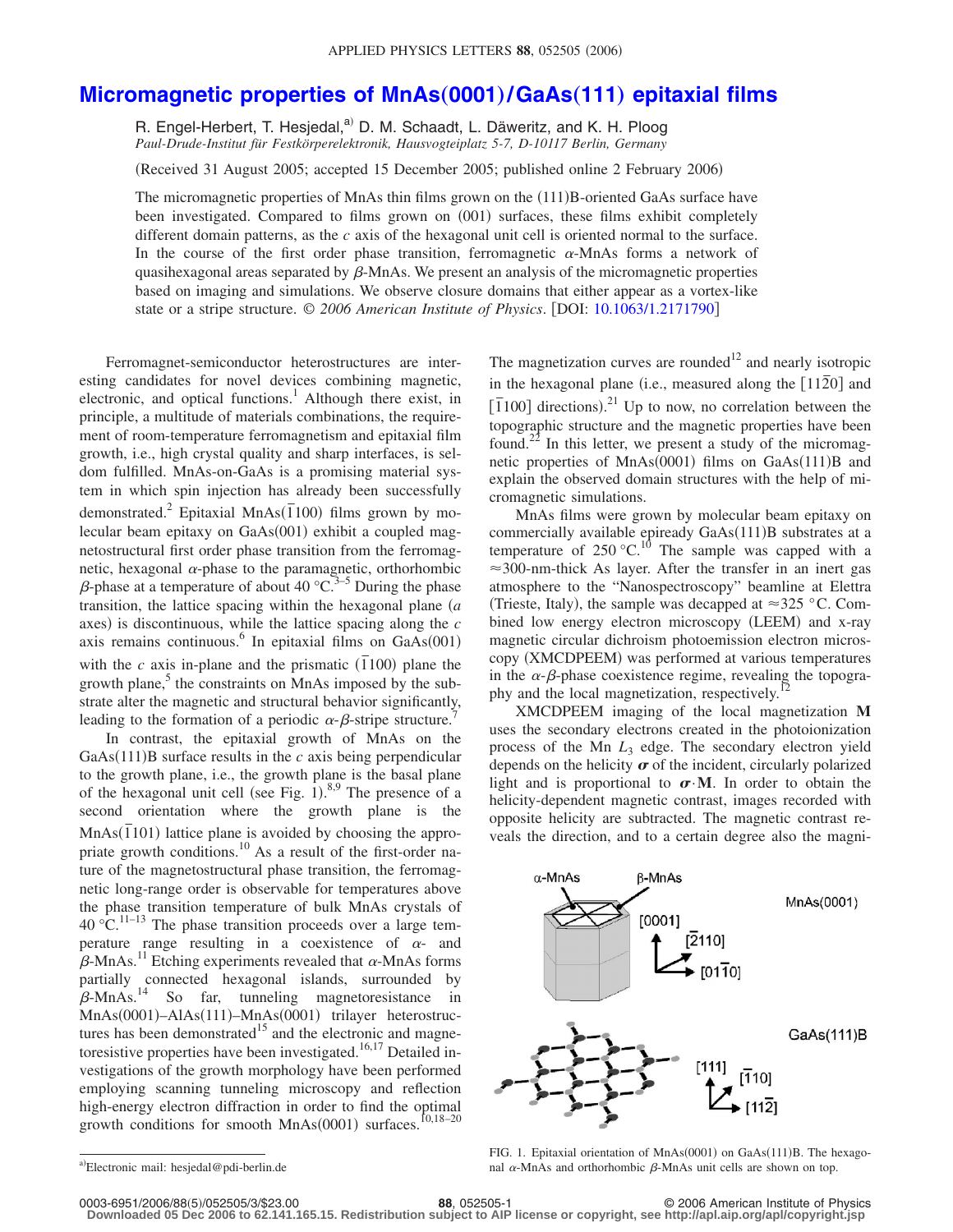

FIG. 2. Micromagnetic XMCDPEEM image of a 270-nm-thick MnAs film on GaAs(111)B recorded at 19 °C. The wave vector **k** of the incident light is indicated below. Ferromagnetic  $\alpha$ -MnAs arranges in a network of quasihexagonal structures, separated by nonmagnetic  $\beta$ -MnAs. Two closeups of quasihexagonal elements reveal the common magnetization patterns: (a) vortex-like domain and (b) distorted stripe domain.

tude, of the local magnetization  $M(r)$ <sup>23</sup>. The plane of incidence of the light was slightly misaligned with a MnAs<sup>[2</sup>110] axis. The magnetic contrast reaches from dark to bright, corresponding to the magnetization ranging from fully parallel to fully antiparallel, respectively. Neutral grey contrast is obtained for nonmagnetic areas, as well as for a vanishing projection of the magnetization vector along the selected MnAs<sup>[2110]</sup> axis  $(M \perp \sigma)$ .

The micromagnetic domain pattern obtained by XMCD-PEEM imaging (Fig. 2) shows all contrast levels reaching from bright  $(M \mid \mathbf{k})$  to dark  $(M \mid \mathbf{k})$  in the ferromagnetic areas, depending on the projection of the magnetization **M** onto the wave vector **k** of the incident light. The coexisting nonmagnetic  $\beta$ -MnAs areas exhibit a neutral grey contrast and form a honeycomb-like network that is indicated by a dotted line. The exact position of the  $\beta$ -MnAs can be obtained from LEEM imaging<sup>24</sup> at the sample sample spot and is also confirmed by etching experiments.<sup>14</sup> Two representative quasihexagonal  $\alpha$ -MnAs areas are highlighted and zoomed into in (a) and (b). The first structure shown in (a) exhibits three contrast levels, where the dark and bright contrast areas occupy each two of the hexagonal segments, while a similar, neutral grey level is seen in the remaining two segments. This contrast belongs to a vortex-like state, as will be shown in Fig. 3(a). The second domain pattern depicted in Fig. 2(b) shows basically three areas with largely opposite magnetization. The three stripe-like domains further exhibit a fine structure.

In principle, the magnetic easy plane character of the MnAs(0001) surface leads to a number of domain configurations as no direction is preferred, which can be held re-



FIG. 3. (Color online) Calculated magnetization vector field in the remanent state of two representative domain patterns: (a) vortex-like domain pattern and (b) (distorted) stripe domain pattern.

sponsible for the difficulties in interpreting the magnetic force microscopy observations.<sup>22</sup> Moreover, MnAs-on-GaAs(111) behaves like a nanopatterned system, as the ferromagnetic material forms a network of quasihexagonal structures that can be in fact seen as hexagonal columns, surrounded by nonmagnetic material (see Fig. 1).<sup>14</sup> Furthermore, the  $\beta$ -MnAs surrounding the columns is known to be highly strained, $25$  which may lead to an additional magnetic anisotropy. To understand the micromagnetic contrast of MnAs on GaAs(111) and its origin, we performed twodimensional micromagnetic simulations. We assumed an array of hexagonal, ferromagnetic  $\alpha$ -MnAs columns with a side length of 300 nm, separated by 50 nm wide nonmagnetic material. Thus, the lateral size of the simulated structure is the same as the average size of the observed quasihexagonal structures. The simulated hexagonal pattern

**Downloaded 05 Dec 2006 to 62.141.165.15. Redistribution subject to AIP license or copyright, see http://apl.aip.org/apl/copyright.jsp**